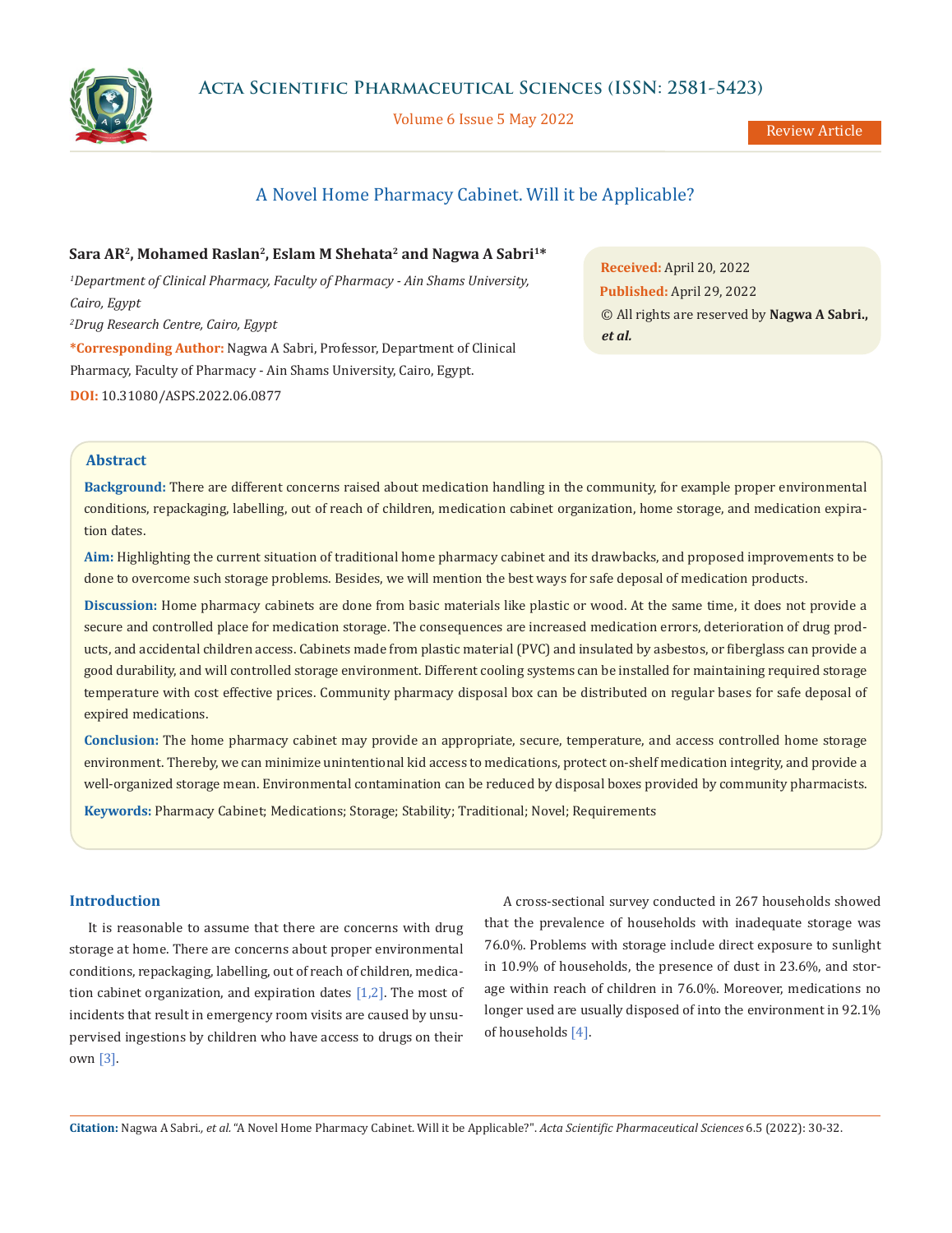The number of medications taken regularly is closely related to older age, which is the age that is associated with a rise in the incidence of chronic diseases  $[5]$ . The use of a large number of prescriptions in the household raises the risk of administration errors, allergic reactions, drug interactions, and the use of expired medications [6].

Medication disposal in the household waste and sewage system is very common. This leads to a chance of chemical pollution if drug leftovers are not properly processed [7]. In the United States, traces of drugs were found in a large volumes of drinking water  $[8]$ .

### **Traditional home pharmacy cabinet**

The traditional home pharmacy is mainly constructed from plastic material, or white wood. It does not provide a controlled storage environment, and does not have adequate shelves for proper medication organization. Moreover, it may lack access control means, like a key, or a lock. Usually many people install the cabinet in the bathrooms or kitchens which are the worst two places in the house for drug storage.



**Figure 1**

# **Traditional home pharmacy cabinet**

The emerging medication problems as a result includes: Increase medication errors due to improper medication organization. Deterioration of drug products due to bad storage conditions either from elevated temperatures, humidity, or both. Accidental children access to drugs due to lack of access control means, and non-appropriate cabinet location.

### **Novel home pharmacy cabinet**

dispose expired or unnecessary medications.

A home pharmacy cabinet made of simple materials, and divided into different shelves can provide an organized storage mean for different family members medications. Also, it can provide a special labelled shelve for over-the-counter drugs, and supplements.

The cabinet can be made from plastic material (PVC) that provide a good durability. The cabinet will be divided into two parts. The first part for drugs require storage under  $4^{\circ}$ C. The second part  $\;$ for those medications that require storage below  $15$  or  $25^{\circ}$ C. Insulation of the cabinet can be performed by making an internal layer of insulating materials like asbestos, or fiberglass to provide a controlled environment storage. A cooling system will be installed in the cabinet to provide the required storage temperature from  $2$  -  $8^{\circ}$ C or below 15°C. The cooling system will be an eco-friendly and cheap one based on dichlorodifluoromethane (R-12) refrigerant [9]. The temperature will be thermostatically controlled either by digital or analog means. A door key or a lock will be installed to maintain access control.



## **Novel home pharmacy cabinet**

Another option can be provided for the cabinet for its cost reduction, is that we can replace the cooling and thermostatically